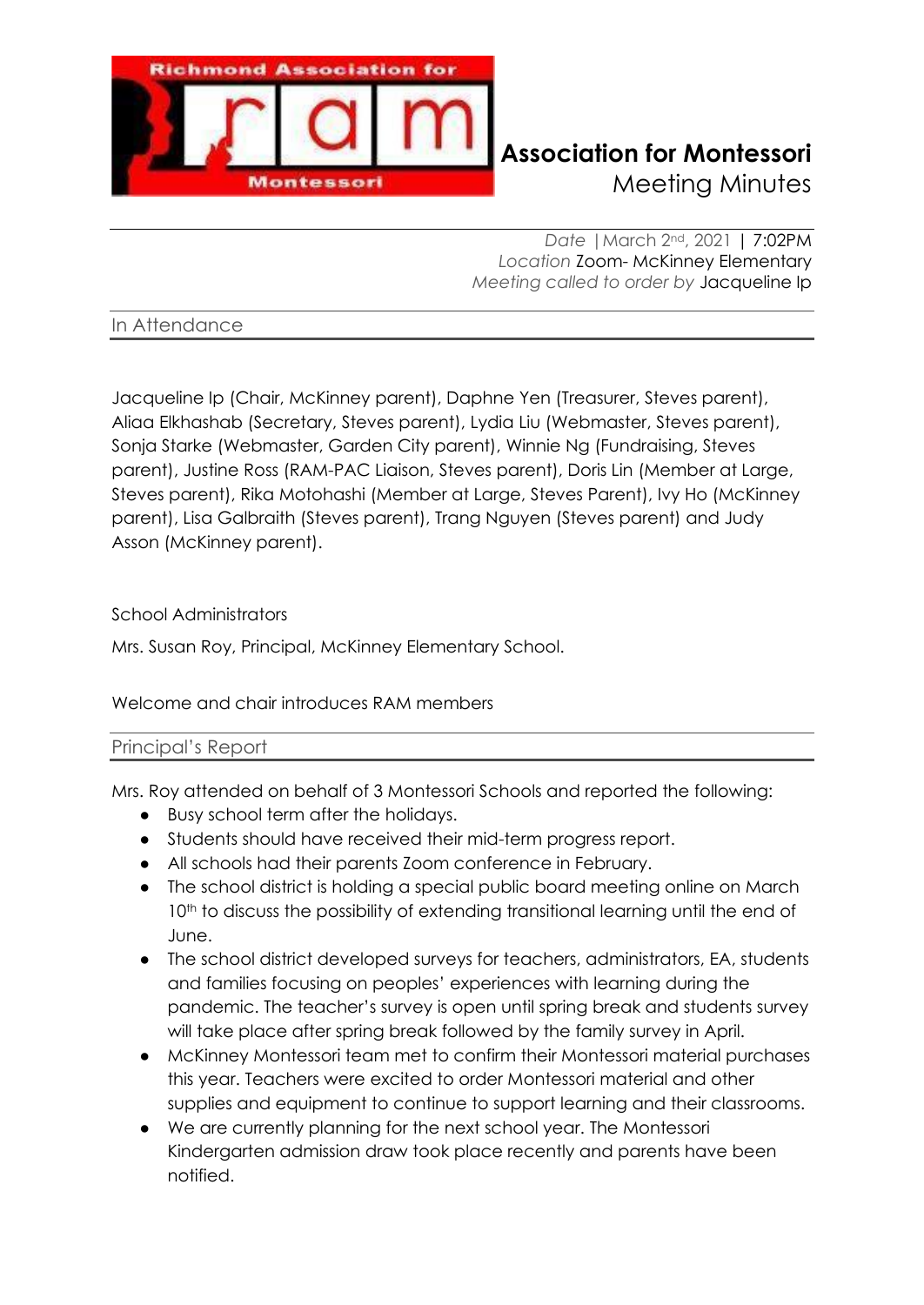

- Completed the 'Foundation Skill Assessment' for students in grade 4 & 7. Transitional learners had the option to take part or be exempt from the assessment.
- Similar to Steves, McKinney is still working on the seismic upgrade.
- Jacqueline: How many kids entering K from the draw? Do we have 3 full K classes?
- At McKinney just under 20 students were accepted unsure about the other 2 schools.

# Approval of Minutes from Last Meeting

Last meeting's minutes circulated through Zoom chat and approved.

### Adoption of Agenda

Agenda circulated through Zoom chat and accepted.

### RAM Reports

Chair Report

● Housekeeping items.

Treasurer Report and Budget Discussion

- Daphne reviewed financial reports.
- Total Income: \$7k.
- Total Expenses: \$457.
- Balance Sheet total Assets \$46K.

Jacqueline: Due to the pandemic, our Membership numbers have declined by approximately 60% this year compared to the last two years. In April, we need to think about budgeting next year and what would be sustainable during this unprecedented time.

Motion: To accept financial report as presented.

#### Open Issues and New Business

Gift Card Live Draw

• Marasigan family from McKinney won \$50 Gift card of their choice. Congratulations!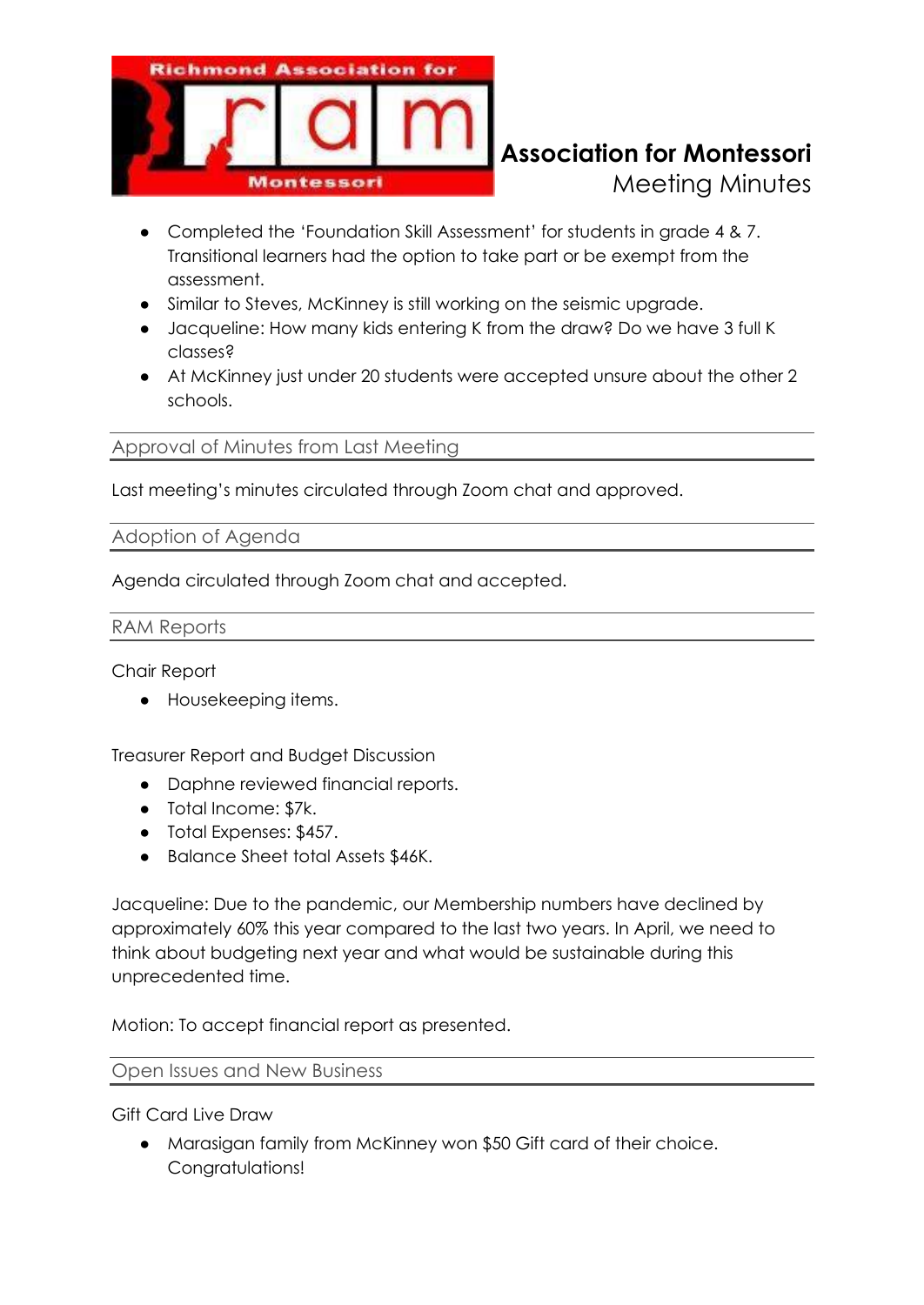

RAM Classroom Funding

- The three Schools sent pictures on how RAM funding have been used. This is a way for families to be engage and see where their membership and donations have gone to. Some of the pictures and information are displayed in RAM newsletter.
- Mrs. Roy to encourage the admin team to send more pictures to be added to upcoming newsletters.

Fundraising

- FlipGive is a click through website or App. It works for both directly purchased merchandise or gift cards. Its an ongoing campaign. Join our team on [FlipGive!](https://scotiabankhockeyclub.flipgive.com/f/1172093) Or download the app and enter code: YQDJ7F
- Mabel's Labels is another ongoing fundraising opportunity. 20% of the return goes to RAM. Make sure to click sponsor a group and search for "Richmond Montessori". It would be greatly beneficial if you can share it with your network. [Mabel's Labels](https://mabelslabels.ca/en_CA/fundraising/support/)
- Winnie presentation:
	- For Cobs Bread fundraising (Richmond Centre location) RAM receives 5% of total spending. It continues until the end of the school year, June. Please share with family and friends.
	- Damien's Belgian Waffles: it was successful, sold 105 boxes.
	- Open to additional fundraising ideas and opportunity that are appropriate with current social distancing measures.
- Lydia presentation:
	- Paint Night with virtual art instructor Laura. Cost \$20 per family. Lydia to coordinate timing target Easter long weekend in April. If successful, we will repeat.
	- Beard Papa; 3 options: Cream puffs, Macaron and Cookie cutter kit and dough. Lydia to explore pricing.
- Jacqueline demonstrated Lisa's Cookies Decorating Kit as another fundraising options. Could be a great fundraising option after the pandemic due to distribution challenge.